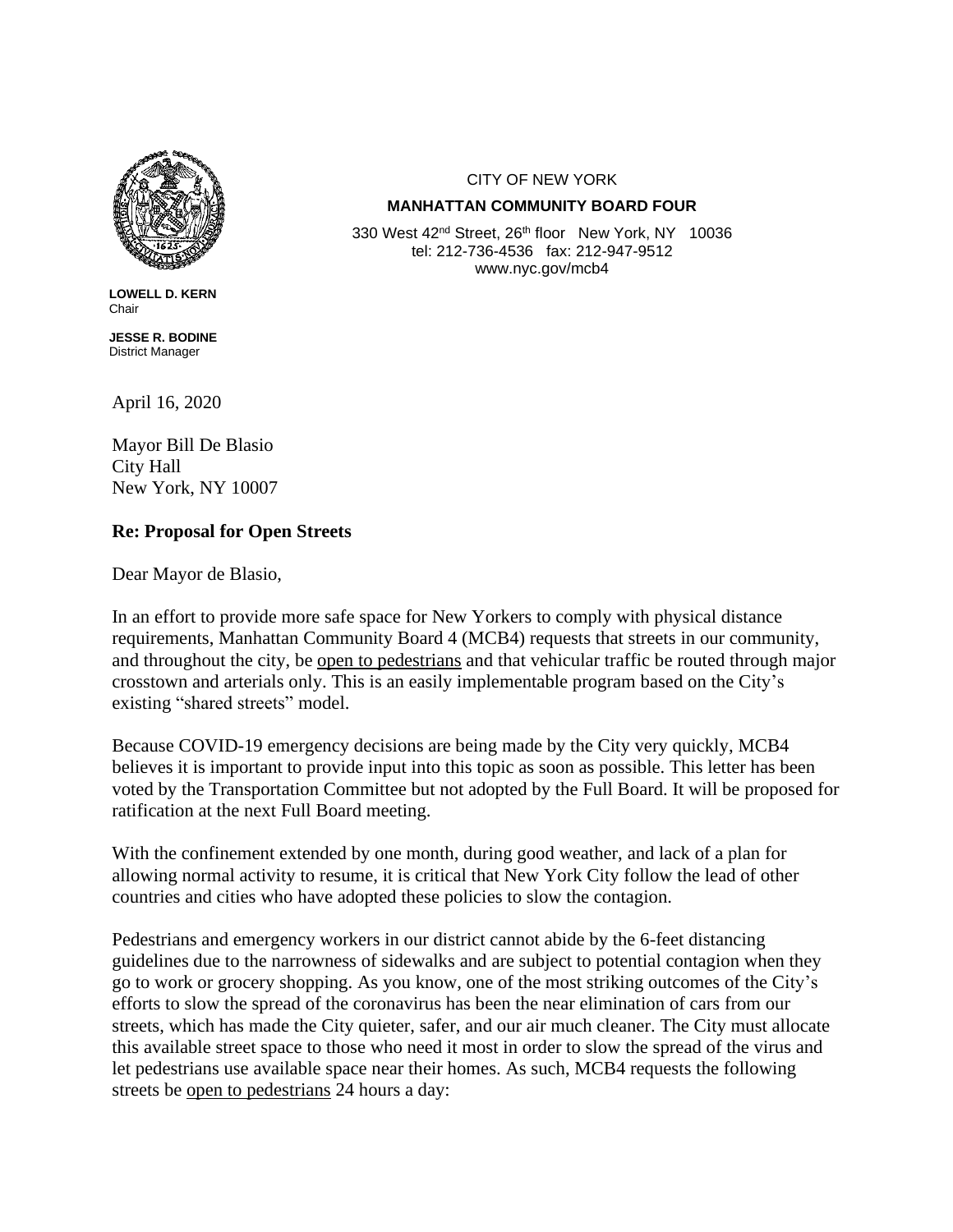- W.  $15^{th}$ , W.  $16^{th}$ , W.  $17^{th}$ , W.  $18^{th}$ , W.  $21^{st}$ , W.  $22^{nd}$  and W.  $26^{th}$  Streets, Sixth Avenue to the West Side Highway
- W.  $35<sup>th</sup>$  Street, Ninth to Eleventh Avenues,
- W.  $36<sup>th</sup>$ , and W.  $37<sup>th</sup>$  Streets, Eighth to Eleventh Avenue
- $\bullet$  W. 43<sup>rd</sup> Street, Eighth to Tenth Avenues,
- W.  $44<sup>th</sup>$ , W.  $45<sup>th</sup>$  and W.  $46<sup>th</sup>$  Streets, Eighth to Twelfth Avenues
- W.  $51<sup>st</sup>$ , W.  $53<sup>rd</sup>$  and W.  $56<sup>th</sup>$  Streets, Eighth to Eleventh Avenues

MCB4 also supports Manhattan Community Board 5's Transportation Committee's call to fully pedestrianize Broadway, which is used by those residents living on the eastern side of the district and would work to coordinate an open streets program with our surrounding Community Districts.

This is quite different from the street fair model: the open streets will service essentially the residents from the block and will not be crowded. As it stands today, the risk of physical proximity is much greater on the constrained space the sidewalks provide.

As many cities and countries have now demonstrated, implementation need not be complex or require NYPD assistance. Simple cones and a sign at each street entrance would make this possible. The City should enlist block associations, Business Improvement Districts, and neighborhood associations in this effort. The "shared streets" model already allows ambulances, sanitation, and local traffic to pass as needed.

Many of our residents are confined to small and/or crowded apartments. Domestic violence reports are already skyrocketing. Confining New Yorkers to their homes and sometimes distant and limited park space may have long term impacts on our society. Our shared streets should be open for New Yorkers as necessary "safe spaces" so our front-line workers can safely get to work and trips to the grocery store, doctor, or exercise can be done without risk of contagion.

This is a simple measure that will save lives. It will also go a long way to show the average New Yorkers and frontline workers that you understand their plight, appreciate their sacrifices and will give them the same chances to stay healthy as the more fortunate ones.

Thank you,

 $221$ 

(Alex Nech

Lowell Kern Christine Berthet Dale Corvino Chair Co-Chair Co-Chair Board 4 Committee Committee Committee

Manhattan Community Transportation Planning Transportation Planning

CC: Hon. Jerry Nadler, U.S. Congressman Hon. Brad Hoylman, U.S. Senator